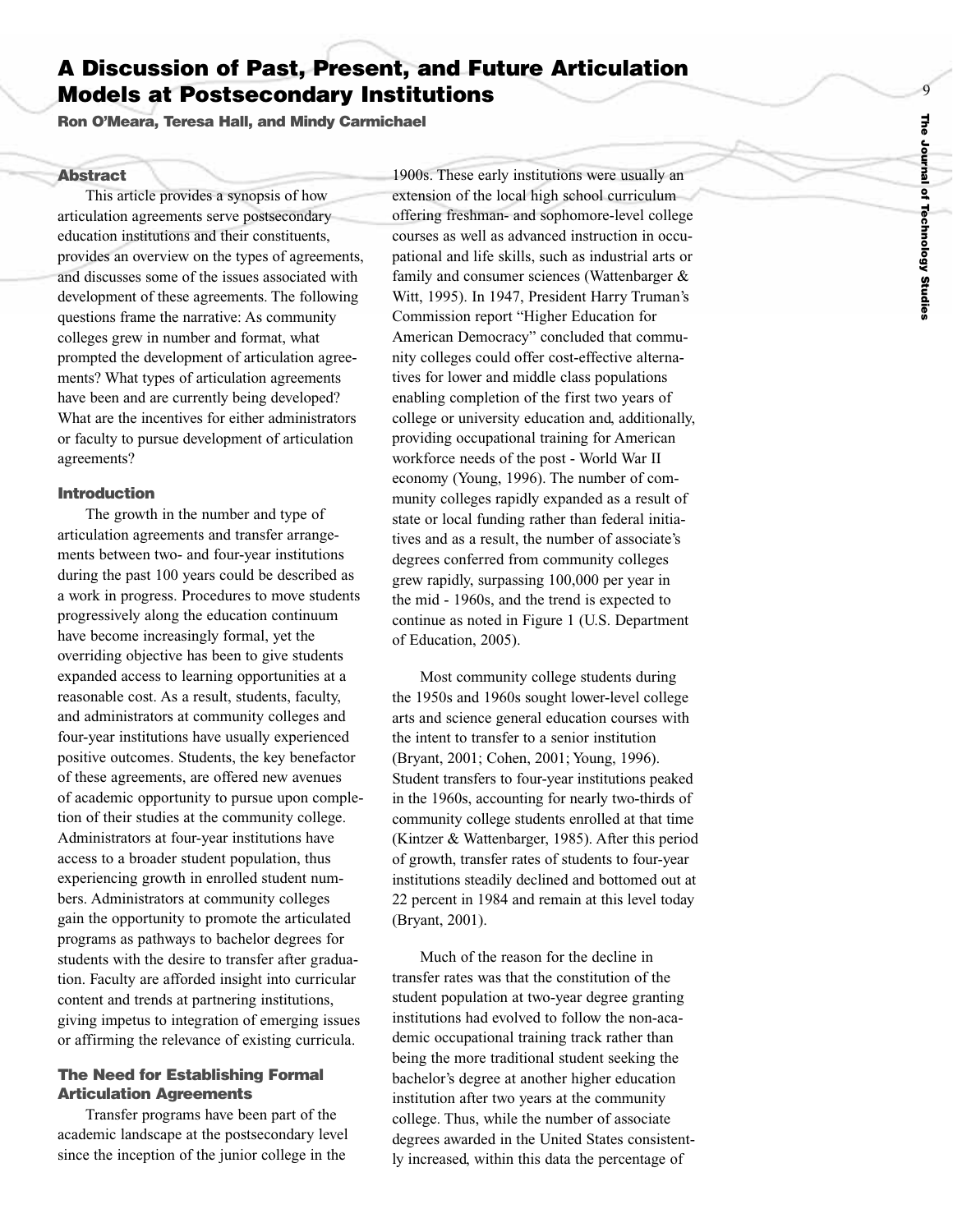occupational/technical program enrollees surpassed academic program enrollees in the mid 1970s.

**Figure 1. Earned Associate and Bachelor's degrees, 1965–2004 with projections for 2010. Source: U.S. Dept. of Education, National Center for Education Statistics, Table 286 (2005).**



An additional problem was that transfer arrangements were usually informal, often developed as a courtesy between regional institutions or as a cooperative endeavor between administrators. This exacerbated the transfer rate decline because students often lacked guidance on how to transfer courses, appropriate senior institutions for their skills/academic preparation, or career path selection (Menacker, 1975). The need for more formal arrangements, articulation agreements, was evident.

Articulation agreements have had a rather short history within the context of the two-year college movement. In 1971, four states simultaneously developed similar approaches to articulation; Florida launched the Florida Formal Agreement Plan, the Illinois Board of Higher Education approved an articulation/transfer plan, and Texas and Georgia adopted core curricula for their respective state colleges (Kintzer & Wattenbarger, 1985). By the end of the decade, a large number of states had endorsed some form of articulation or transfer agreement for students in two-year programs.

#### **Current Articulation Models**

Today, every state has some form of articulation or transfer program in place and, likewise, there are many ways to characterize these mechanisms for movement of students between academic pro grams (Ignash & Townsend, 2000, 2001; Kintzer & Wattenbarger, 1985). To distinguish between articulation and transfer

programs, *articulation* is described as a formal collaborative agreement between education institutions that enables a student to complete a program of study at one institution and, using accumulated credits, attain a degree at another institution in a shorter period of time. There are those who further differentiate articulation as being vertical (progress to higher levels of academic achievement) or horizontal (internal transfer of credits within a system or at the same level at another institution), each having its place under the articulation heading (DeMott, 1999; Menacker, 1975). Transfer programs, which are more informal, acknowledge credits taken at one institution, not necessarily as part of a completed program or degree, that are subsequently accepted by another institution.

In a study evaluating the extent and strength of state-level articulation agreements, Ignash and Townsend (2001) found that 97 percent of the states responding to the survey had policies in place that supported the traditional two- to fouryear transfer arrangement. Articulation between two-year colleges, between four-year colleges or universities, reverse transfers (four to two year programs), and agreements between public institutions were variations on this theme (see Figure 2). The researchers also found that 67 percent of responding states accepted associate de grees in the articulation agreements and 70 percent had distribution requirements for general education core courses within the state (p. 184).

# **Figure 2. Numbers of statewide articulation agreements. Adapted from Ignash & Townsend (2001).**



Emerging trends in articulation indicate that the Tech Prep movement is having an impact in reshaping traditional agreement structures due,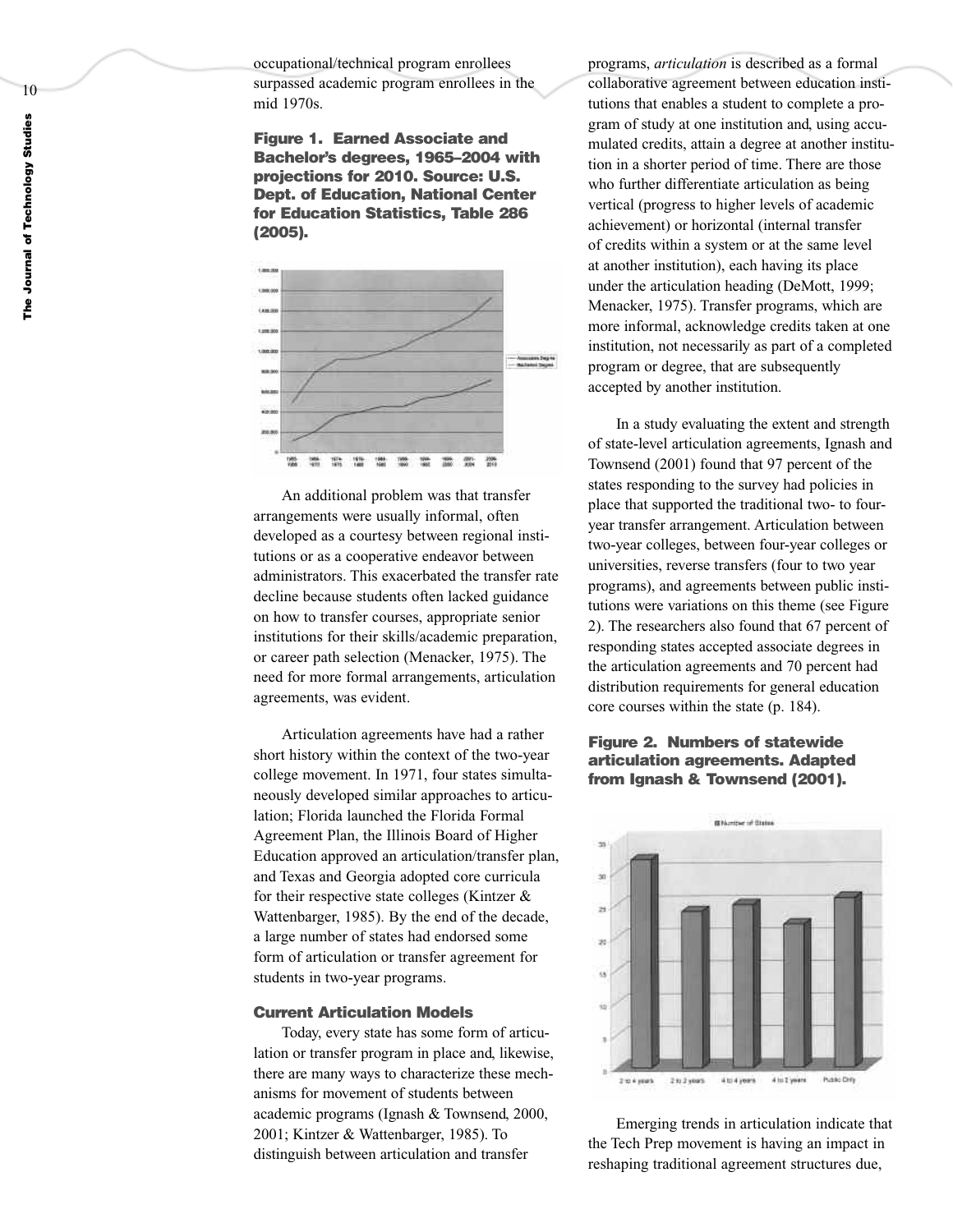i n part, to the requirements put forth by the Perkins Act of 1991 (Reese, 2002). The Act served to push states without firm articulation plans to develop plans to serve Tech Prep pro grams or risk losing federal funding. As an example of articulation across secondary and postsecondary systems, the  $2 + 2 + 2$  Tech Prep option's goal is to provide a seamless transition from high school to the community college technical degree, adding a twist with the last  $+2$ component, which culminates in the conferral of a bachelor's degree from a college or university (Suba, 1997).

Bringing these diverse interests together to make the  $2 + 2 + 2$  alternative or any career-towork program succeed is a challenge. In order to successfull y develop agreements between secondary and postsecondary programs, a champion at one or more institutions involved in the process may be required. DeMott (1999) suggested that an individual coordinator serve as go-between or primary contact for the articulation process bringing administrative leaders, faculty, and curriculum planners together.

A typical  $2 + 2$  program consists of a student taking two years of courses at a community college and transferring them to a 4-year institution into a specific degree program. In theory, after transferring the student would have 2 years of course work to complete to ear n a bachelor' s degree; however, in reality the length of time at the 4-year institution is closer to  $2 + \text{years}$ . In comparison, a  $2 + 2 + 2$  program consists of approving specific courses taken in high school for coursework at the community college, reducing the time and courses needed to complete. The courses would then be articulated into a 4-year pro gram for the completion of the final two years of study.

Other w ays that articulation agreements have been constructed include block transfer of courses, experiential learning credits, dual credit pro grams and prorated audit systems. Instead of the traditional progression of students from two- to four-year institutions, reverse articulation (four-year to two-year), swirling (dual enrollment or taking courses at a community college and at a university concurrently or in an alternating fashion), public to private institutional articulation, and between four-year institutions are some examples. These are innovative ways to move students within the domain of postsecondary learning experiences.

A t present, there appears to be a paradigm shift in the method and philosophy for student learning in the postsecondary education environ ment. This paradigm shift in higher education is occurring from an instructional paradigm to a learning paradigm (Barr & Tagg, 1995). The instructional paradigm can be described as the "sage on stage," and learning is dispensed or delivered solely by an instructor. The learning paradigm, on the other hand, is characterized by the "guide on the side." Learning is holistic and is focused on learning environments, experiences, and is student centered. To truly provide a broad array of formal education opportunities for students, education is being restructured with innovation, flexibility, and cooperative learning environments. Redefining what constitutes an articulation agreement is essential for change and progress to occur. In the end, the need for more effective use of increasingly limited resources such as faculty, classroom space, and laboratory equipment will drive the change process. Faculty and administrators with the foresight to tak e advantage of this dynamic situation in postsecondar y education will reap the benefits early and have a voice in the shape of future agreements.

At the University of Northern Iowa (UNI), there have been over 330 articulation agreements written with all 15 community colleges within the state of Iowa. The two types of articulation agreements used at UNI are block transfer of courses from the community college to the university, or a program that is assessed on a course-by-course basis. The total combined transfer credit in college parallel education and equivalent UNI credit for technical-level work may not exceed 65 semester hours. All of the articulation agreements written at UNI are four pages in length. The first page of the agreement includes general information stipulating that the agreements are based on an analysis of program requirements as stated in the community college and university catalogs. In addition, the first page of the agreement states the names of the representatives that developed the articulation agreement and has signatures of approval for both cooperating institutions. Page two of the agreement contains the specific course-bycourse outline of the agreement for the remain ing requirements to complete a bachelor's of science degree as outlined in Figure 3.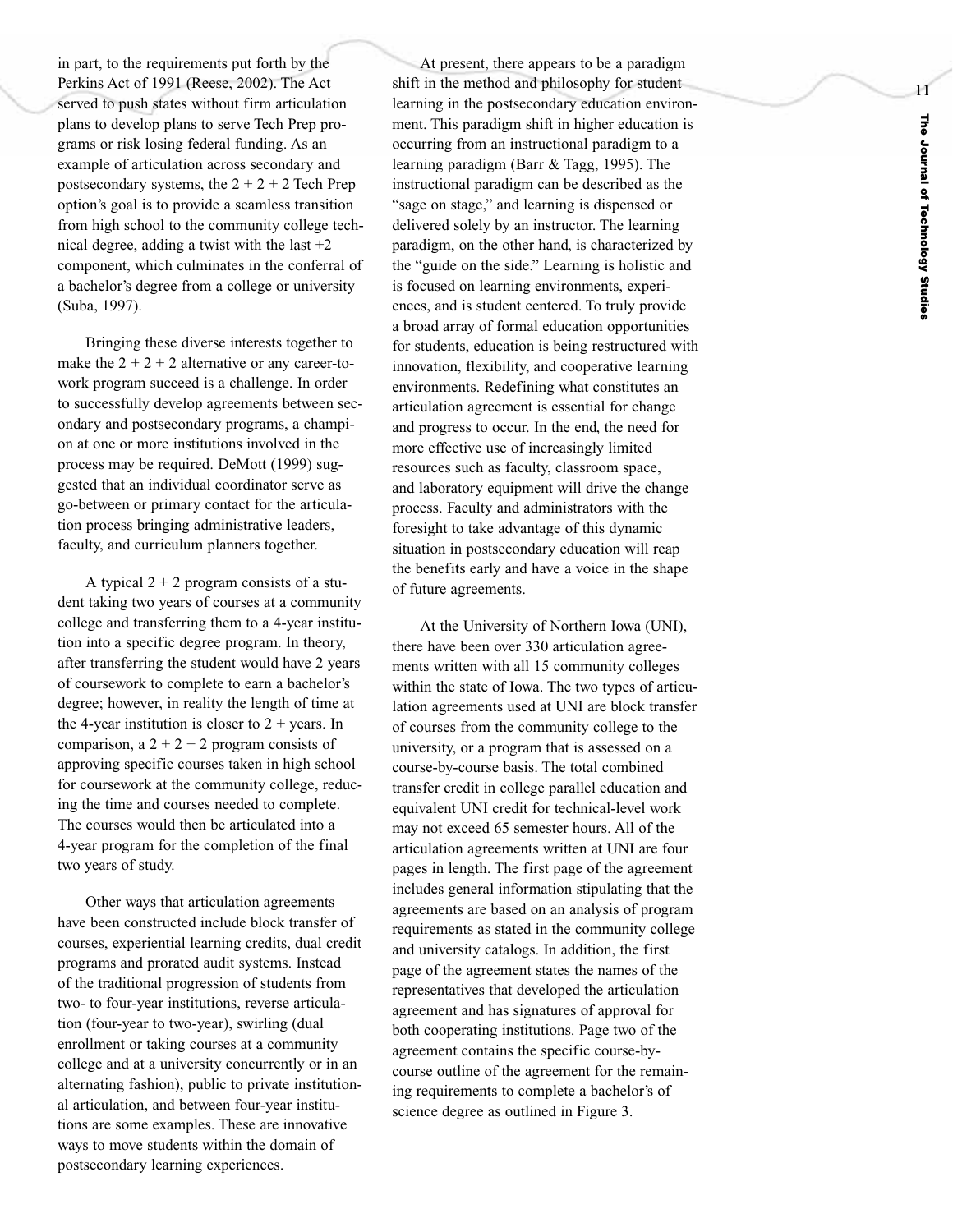#### *Articulation Agreement*

# *XYZ Community College: A.A.S. Program – Manufacturing Technology UNI: B.S. Manufacturing Technology - Automation and Production, Design, or Metal Casting*

The remaining requirements for students completing the A.A.S. Program in Manufacturing Technology seeking to complete a B.S. in Manufacturing Technology are stated below. All courses in the Manufacturing Technology major are listed except for the Liberal Arts Core and University Elective requirements. Transferring students must select one or more emphasis areas in the Manufacturing Technology program. Courses marked with an "X" are remaining requirements in the major.

|                | Math/Science15 hours                         | <b>Block Transfer</b>                                                     | Course by Course $X$                                                        |
|----------------|----------------------------------------------|---------------------------------------------------------------------------|-----------------------------------------------------------------------------|
| X              | Calculus I                                   |                                                                           | (4 SH) 800:046 Elementary Analysis or 800:048 Condensed Calculus or 800:060 |
| X              | (3 SH) 800:072 Intro. to Statistical Methods |                                                                           |                                                                             |
| $\mathbf{X}$   | (4 SH) 860:044 General Chemistry I           |                                                                           |                                                                             |
| $\overline{X}$ |                                              | (4 SH) 880:054 Physics I or 880:130 Physics I for Science and Engineering |                                                                             |

*See Recommendations (4th page) for Math/Science courses that could be taken at XYZ Community College to count towards the program.*

| Technical Core38 hours | <b>Block Transfer</b> | Course by Course |
|------------------------|-----------------------|------------------|
|------------------------|-----------------------|------------------|

- X (2 SH) 330:008 Manufacturing Materials & Processes Metals
- $\underline{X}$  (2 SH) 330:009 Manufacturing Materials & Processes Non-metals
- \_\_\_\_\_ (3 SH) 330:017 Computer Aided Design & Drafting
- $(4 \text{ SH})$  330:024 Technical Drawing & Design I
- (3 SH) 330:060 Fundamentals of Automated Mfg.
- $\underline{X}$  (1 SH) 330:112 Industrial Projects I
- $\underline{X}$  (3 SH) 330:132 Applied Metallurgy
- $\underline{X}$  (3 SH) 330:142 Statistical Quality Control
- $\underline{X}$  (3 SH) 330:143 Managing Manufacturing Systems
- $\underline{X}$  (3 SH) 330:170 Statics and Strengths of Materials
- $\underline{X}$  (3 SH) 330:172 Industrial Materials
- $\underline{X}$  (1 SH) 330:179 Cooperative Education
- $\underline{X}$  (3 SH) 330:187 Applied Industrial Supervision & Management
- $\underline{X}$  (3 SH) 330:196 Industrial Safety
- $\underline{X}$  (2 SH) 330:197 Industrial Projects II

| Emphasis Areas22 hours | <b>Block Transfer</b> | Course by Course $X$ |
|------------------------|-----------------------|----------------------|
|                        |                       |                      |

Automation & Production

- \_\_\_\_\_ (3 SH) 330:014 Machining Principles
- \_\_\_\_\_ (3 SH) 330:113 Manufacturing Tooling
- $\underline{X}$  (3 SH) 330:145 Work Measurement & Improvement
	- \_\_\_\_\_ (3 SH) 330:146 Advanced Numerical Control Systems
- \_\_\_\_\_ (3 SH) 330:147 Computer-Aided Manufacturing
- \_\_\_\_\_ (3 SH) 330:177 Advanced Manufacturing Processes
- \_\_\_\_\_ (4 SH) 100 level electives **(see next page)**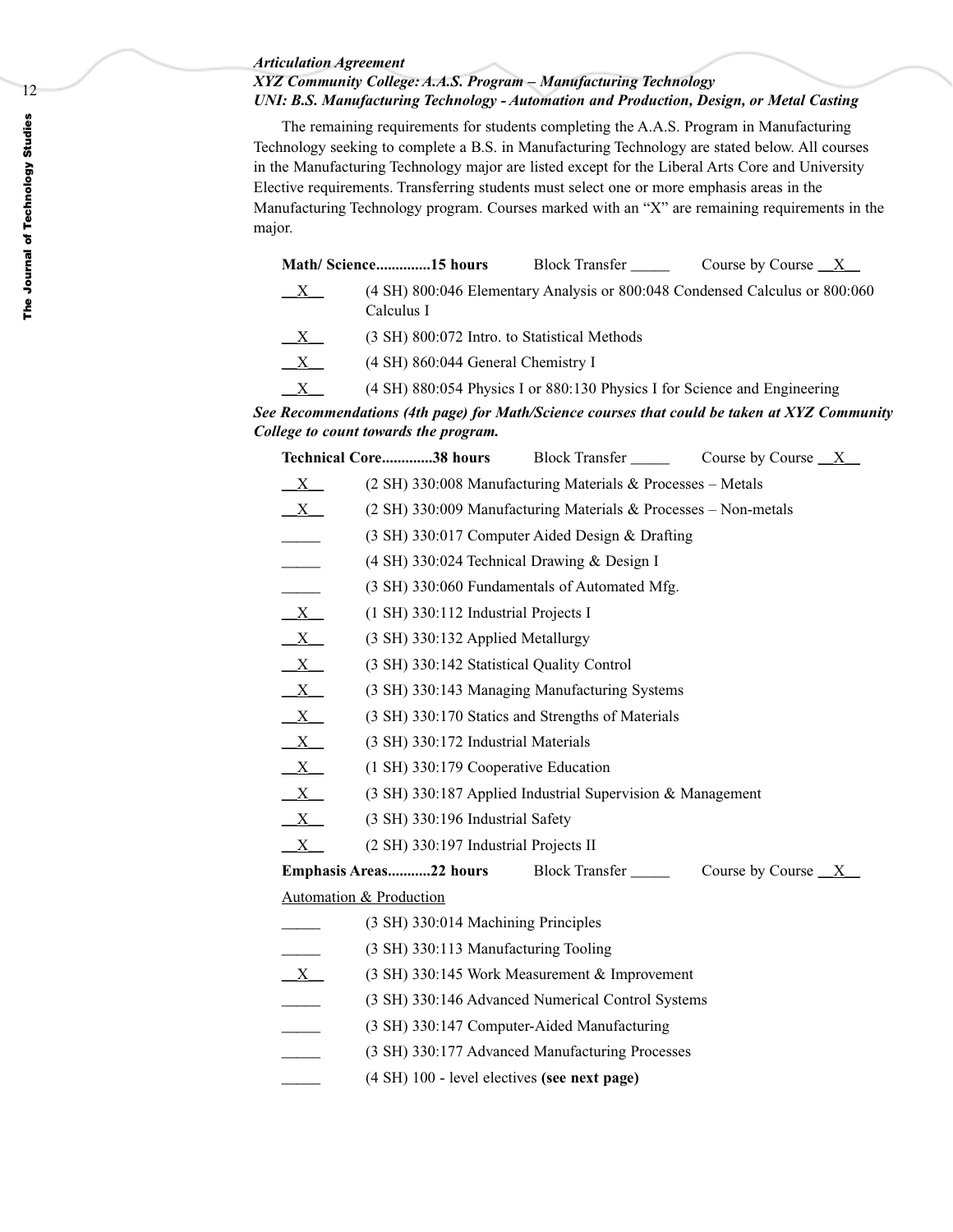|                           | (2 SH) 330:106 Geometric Dimensioning & Tolerancing                                    |
|---------------------------|----------------------------------------------------------------------------------------|
|                           | (3 SH) 330:113 Manufacturing Tooling                                                   |
| $\mathbf{X}$              | (3 SH) 330:122 Advanced Modeling & CAD                                                 |
| $\mathbf{X}$              | (3 SH) 330 :135g Design for Manufacturing                                              |
| X                         | $(3 \text{ SH})$ 330:148 Machine Design                                                |
| $\mathbf{X}$              | (3 SH) 330:155g Finite Element Analysis                                                |
|                           | (5 SH) 100 - level electives (see below)                                               |
| <b>Metal Casting</b>      |                                                                                        |
| X                         | (2 SH) 330:040 Fundamentals of Metal Casting Engineering Technology                    |
| $\mathbf{X}$              | (3 SH) 330:134 Molding Practices in Metal Casting                                      |
| $X_{-}$                   | (3 SH) 330:136 Melting Practices in Metal Casting                                      |
| $\mathbf{X}$              | (3 SH) 330:137 Tooling Practices in Metal Casting                                      |
| $\boldsymbol{\mathrm{X}}$ | (3 SH) 330:141 Foundry Research Practicum                                              |
| $\mathbf{X}$              | (3 SH) 330:192 Non-Destructive Evaluation of Materials/Scanning Electron<br>Microscopy |
|                           | (5 SH) 100 - level electives (see below)                                               |
|                           |                                                                                        |

### *Choose electives from any 100-level course in the Industrial Technology Department or 150:113; 150:119; 48C:141; 48C:173; 620:105; 650:142; 800:043; 980:102*

#### **Figure 3. Sample block transfer agreement.**

Page three of three of the articulation agreement shows the breakdown of hours required for the major at the university, explains the hours accepted from the community college, and outlines the remaining hours for the degree program for the different emphases. It also includes some general recommendations for specific courses students could take at the community college to further reduce the remaining hours at the university as outlined in Figure 4:

#### *Articulation Agreement*

*XYZ Community College: A.A.S. Program – Manufacturing Technology UNI: B.S. Manufacturing Technology - Automation and Production, Design, or Metal Casting*

#### **Total Semester Hours (SH) for a B.S. in Manufacturing Technology**

| Total for Major                         | 75 SH |
|-----------------------------------------|-------|
| Liberal Arts Core                       | 38 SH |
| <b>Total University Electives</b>       | 13 SH |
| Total Hours, Bachelor of Science 126 SH |       |

#### **Semester Hours Accepted from ICCC**

| Math / Science          | $0$ SH                                                             |
|-------------------------|--------------------------------------------------------------------|
| <b>Technical Core</b>   | 11 SH                                                              |
| Liberal Arts Core       | $0$ SH                                                             |
| Emphasis Area:          |                                                                    |
| Automation & Production | 19 SH                                                              |
| Design                  | 10 SH                                                              |
| <b>Metal Casting</b>    | 5 SH                                                               |
| University Electives    | 13 SH                                                              |
| Total                   | 43 (AP), 34 (D), 29 (MC) SH depending on selected<br>emphasis area |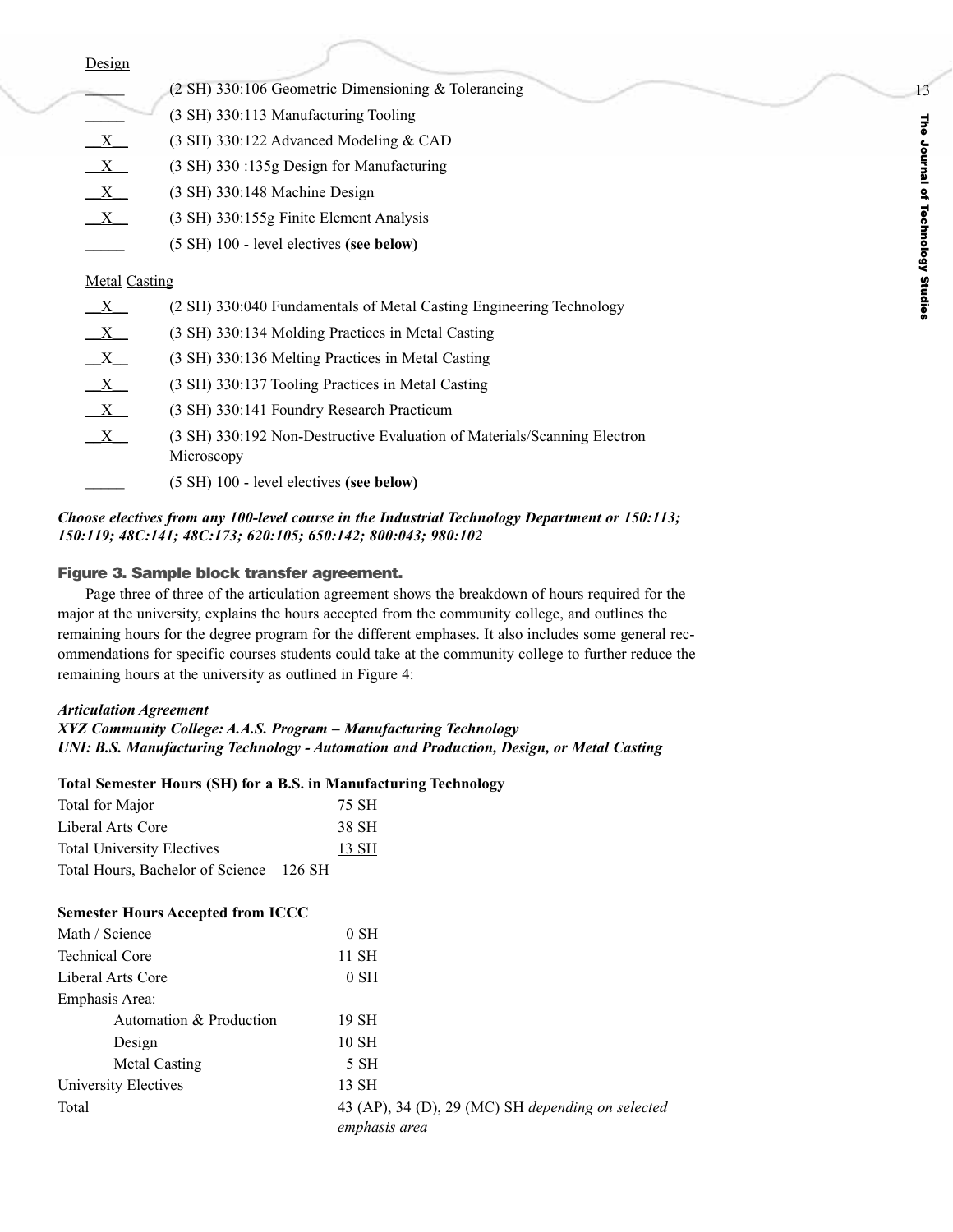#### **Remaining Hours at UNI** – select one of the following emphasis areas:

| 45 SH  |
|--------|
| 38 SH  |
| $0$ SH |
| 83 SH  |
| 54 SH  |
| 38 SH  |
| 0 SH   |
| 92 SH  |
| 59 SH  |
| 38 SH  |
| $0$ SH |
| 97 SH  |
|        |

# **Recommendations:**

The following courses will reduce the number of hours needed to graduate:

- 1. If the student takes MAT-125 Principles of Statistics 1 as an elective, this will substitute for 800:072 in Category 1C in the LAC. MAT-166 Calculus and Analytic Geometry 1 will substitute for 800:060 in Category 1C in the LAC as well.
- 2. Taking the following optional courses in the A.A.S: ENG-101 & ENG-102 English 1 and 2 will meet 620:005 College Reading and Writing requirement 1A, PSY-151 General Psychology will meet 400:001 category 5B, SOC-121 Principles of Sociology will meet 980:001 category 5A.
- 3. PHY-157 General Physics I or PHY-161 Physics 1 can be used to satisfy requirements in the Math/Science Core of the Manufacturing Technology program in addition to satisfying the Liberal Arts Core Category 4B (includes lab requirement).
- 4. CHM-133 General Chemistry 1 or CHM-121 & CHM-122 General Chemistry & General Chemistry lab can be used to satisfy the Math/Science Core of the Manufacturing Technology program in addition to satisfying the LAC 4B (includes lab requirement). If a student takes both the Physics and Chemistry courses only one of these courses can be used in the Liberal Arts Core Category 4B but the other course can be applied to University Electives.

#### **Figure 4. Sample block articulation agreement.**

The fourth page of the articulation agreement includes approximately nine general advisory statements for transfer students. The advisory statements consist of items such as minimum grade requirements for admission to UNI, maximum number of approved technical courses accepted by UNI, and other general provisions for completing a four-year degree.

# **Incentives to Pursue Articulation**

The reasons to make articulation agreements depend largely on the expectations of the participants and actual or perceived benefits derived from the process. The most important reason for developing articulation agreements is to improve access: giving students more options and smoothed pathways to achieving degree completion. This is also relevant to the central mission of the community college system - to provide service to local citizenry in the form of occupational or vocational training, remedial education, college preparatory courses, and specialized community service (McDuffie & Stevenson, 1995; Wattenbarger & Witt, 1995). Articulation agreements complement traditional community college roles by providing greater access to education in addition to their already established open-door admission policies, lower cost per credit, ability to live at home while working on a degree, and more extensive academic advisory support (Bryant, 2001; Cohen, 2001). Administrators can successfully market articulation agreements as another example of service to their constituency.

Altruistic incentives aside, the ability to increase the productivity of staff, faculty, and classroom or laboratory resources is a strong motivator for administrators trying to stretch shrinking budgets. Administrators at two- and four-year institutions seeking articulation agreements can benefit through improved student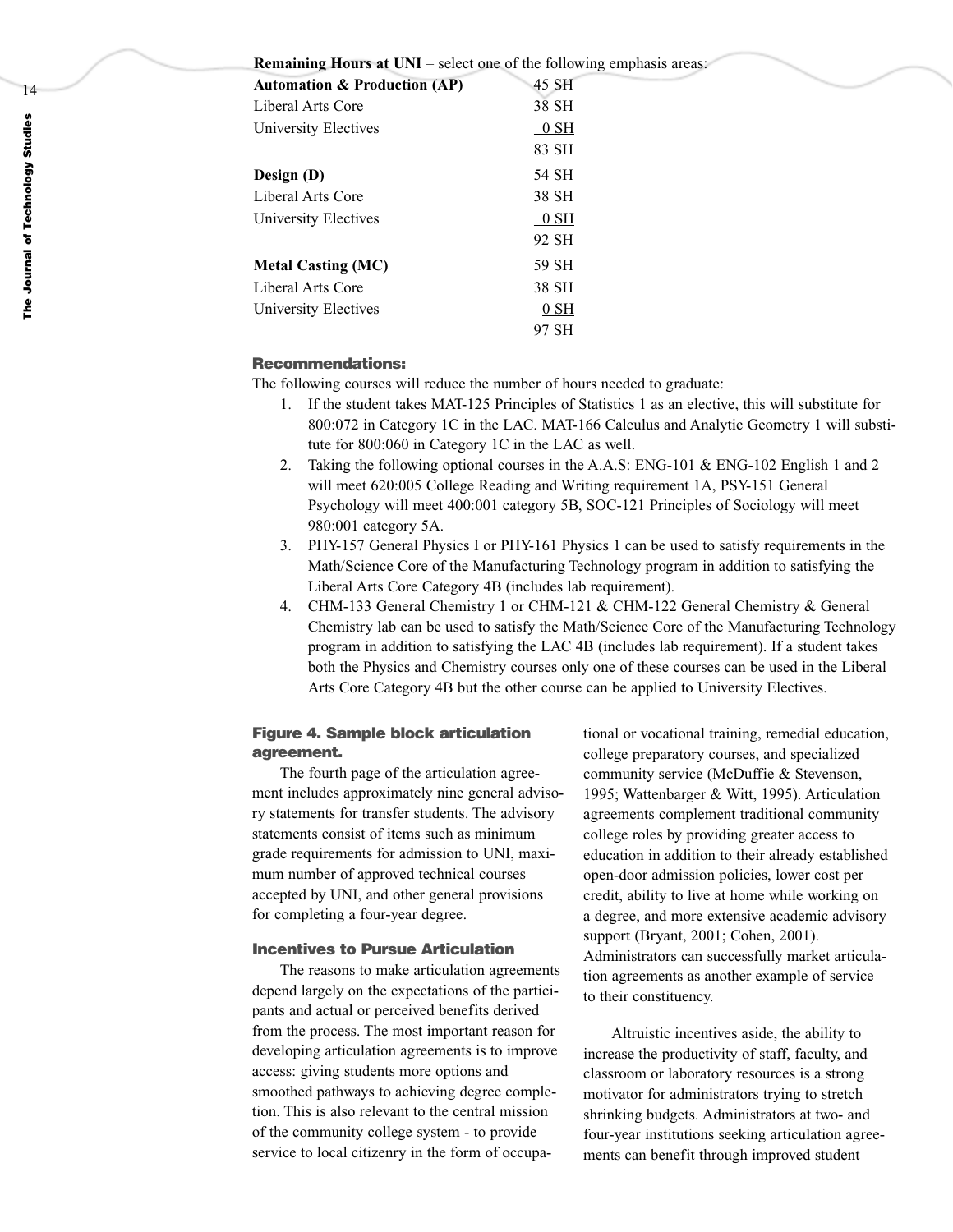retention rates and cost savings by focusing course offerings from their respective institutions (Reese, 2002). Having one institution offer core classes or specialized education while the partnering institution supports prerequisite or capstone courses in a discipline can conserve effort, alleviate classroom space problems and improve faculty productivity by elimination of duplicate course offerings.

Faculty who participate in the development of articulation agreements can gain valuable insight into the methods, content, and efficacy of cohort programs. The collaborative environment required to make good articulation agreements opens the door for the exchange of ideas and mutually beneficial program development. Rather than expecting administrators to shepherd the articulation agreement through the system, it is important that faculty take responsibility for the process. As one of seven guiding principles for assessing the strength of state articulation agreements, Ignash and Townsend (2001) argued that faculty are the best judges of the quality in the curriculum. "Faculty from both two-year and four-year institutions have primary responsibility for developing and maintaining articulation agreements. As the content area experts, faculty should develop articulation agreements" (p. 178). Faculty ultimately determine the content, focus, and desired outcomes of the curriculum and, therefore, are in the best position to determine equivalency in order for the articulation process to be successful for students and institutions alike.

# **Conclusion**

Building ties between academic institutions through the articulation agreement is a growing need in society where individuals who have completed degrees are not only desired, but also required. Universities, colleges, community colleges, and even high schools have a vested

interest in the future growth of programs that offer less resistance to transition between successive levels of education. The need for a well-defined and accessible system for students who either elect to take or must take an alternative path to the bachelor's degree is apparent. Institutions that lag behind or choose to ignore this growing trend of articulated programs, do so at their own risk.

This is not to say that the articulation agreement process or its outcomes are without problems, but are minor deterrents when compared to the extensive benefits derived by students, faculty, administrators, institutions, and, ultimately, national educational achievement. We believe that articulation has a role to play in future iterations of higher education. The form and expected outcomes depend on faculty, institutions, and government mandates. The needs of students and ultimately society, however, will determine how this comes to pass.

*Dr. Ronald O'Meara is currently an Associate Professor in Industrial Technology and program coordinator of the Manufacturing Technology program at the University of Northern Iowa in Cedar Falls, Iowa. He is a member of Pi Chapter of Epsilon Pi Tau.*

*Mindy Carmichael is currently the Director of Education for the Associated General Contractors of Io wa.* 

*Dr. Teresa Hall is Professor and Head of the Engineering Technology and Management Department at South Dakota State University. She is a member of Pi Chapter of Epsilon Pi Tau.*

# **References**

- Barr, R. B., & Tagg, J. (1995). From teaching to learning: A new paradigm for undergraduate education. *Change,* 11, 13-25.
- Bryant, A. N. (2001). ERIC review: Community college students: recent findings and trends. *Community College Revie w, 29* (3).
- Cohen, A. M. (2001). Governmental policies affecting community colleges: A historical perspective. In B. K. Townsend and S. B. Twombly (eds.), *Community colleges: Policy in the future context* (p. 3-22). Westport, CT: Ablex Publishing.

DeMott, J. (1999). Seven steps to articulation success. *High School Magazine, 6* , 22-24.